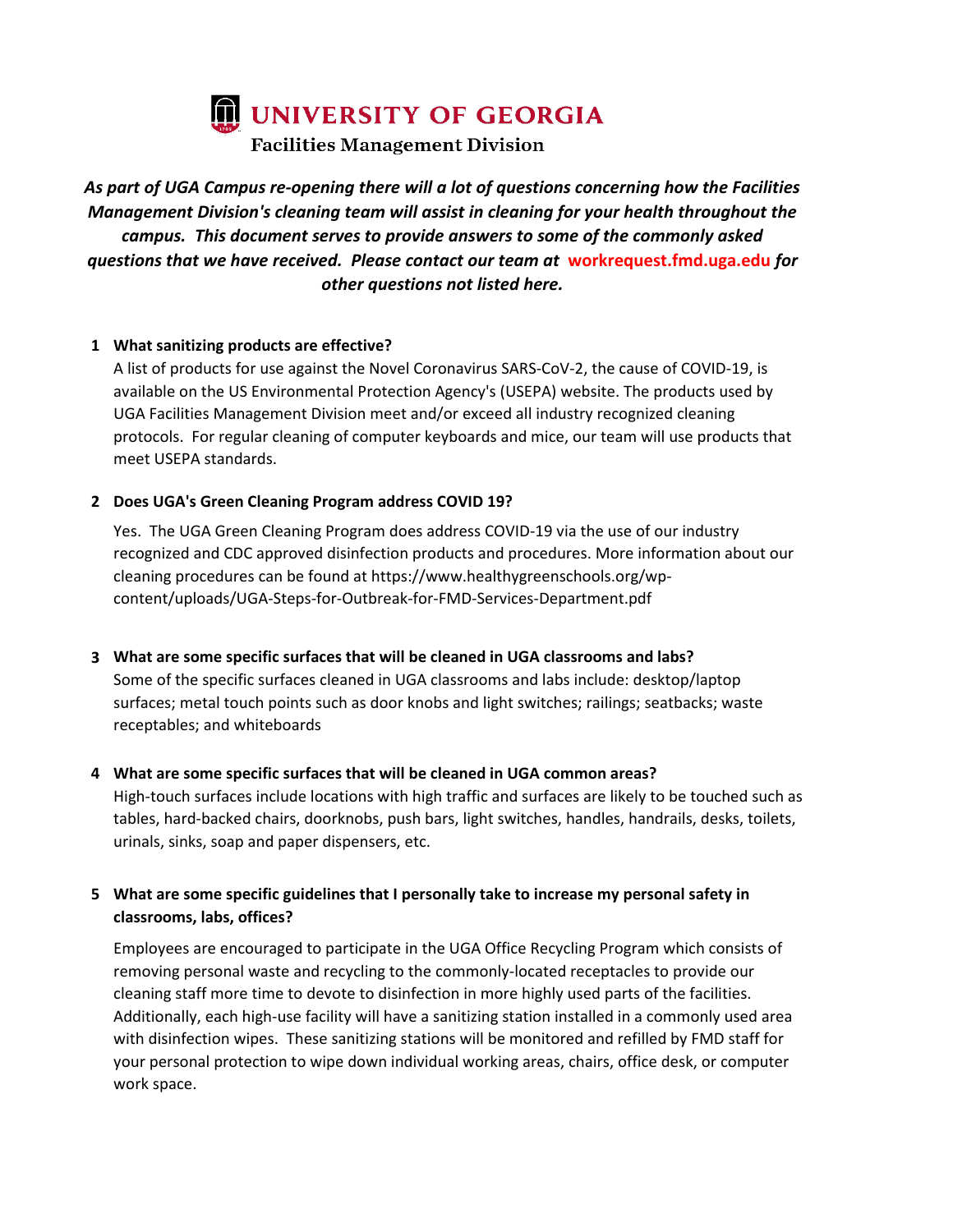# **6 How often are high-touch/high-traffic areas being cleaned, such as door handles, classroom desktops, elevator buttons, and restrooms?**

These areas are initially cleaned and disinfected first thing in the morning and fixtures and touch points are revisited multiple times throughout the day. Common areas will also be cleaned and disinfected during our evening shift cleaning rotation.

#### **7 Can we request additional cleaning in our office?**

If you have a high-touch, high-traffic area that needs to be sanitized, please enter an online work order at website: *workrequest.fmd.uga.edu* . Employees are encouraged to keep their personal areas free from clutter when cleaning is scheduled. Typical office surfaces will be wiped down on a regular basis.

#### **8 Who is responsible for cleaning our offices after a known COVID case?**

If there is a report of known COVID 19 exposure, it should be reported immediately to FMD's Work Request Center at 706-542-7456 or *fmdwork@uga.edu* . FMD Safety professionals are trained to assess the area, restrict access, clean and disinfect accordingly.

### **9 What should I do with my work clothing after I'm done cleaning?**

At the end of the shift, employees need to wash their hands before leaving campus. Once home, employees should take off their boots and leave them outside the living area. Clothing should be placed directly into a washing machine.

### **10 How long does the virus last on surfaces?**

Depending on the material, the virus can live on some material like paper for 3 hours. Cardboard has been shown to support the virus for 24 hours. Others include wood/cloth 2 days, stainless steel/polypropylene plastic up to 3 days, and on glass up to 4 days.

### **11 How far can a sneeze travel?**

It has been shown to aerosolize particles up to 27' away.

### **12 Can I still enter facility work orders?**

Yes, UGA FMD staff are working under normal operating procedures and can be contacted at *fmdwork@uga.edu* or by calling 706-542-7456.

### **13 What is the difference between disinfection and sterilization?**

Disinfection destroys most pathogenic and other microorganisms by physical or chemical means. In contrast, sterilization destroys all microorganisms, including substantial numbers of resistant bacterial spores, by heat (steam autoclave, dry heat, and unsaturated chemical vapor) or liquid chemical sterilants. Disinfection does not ensure the degree of safety associated with sterilization processes.